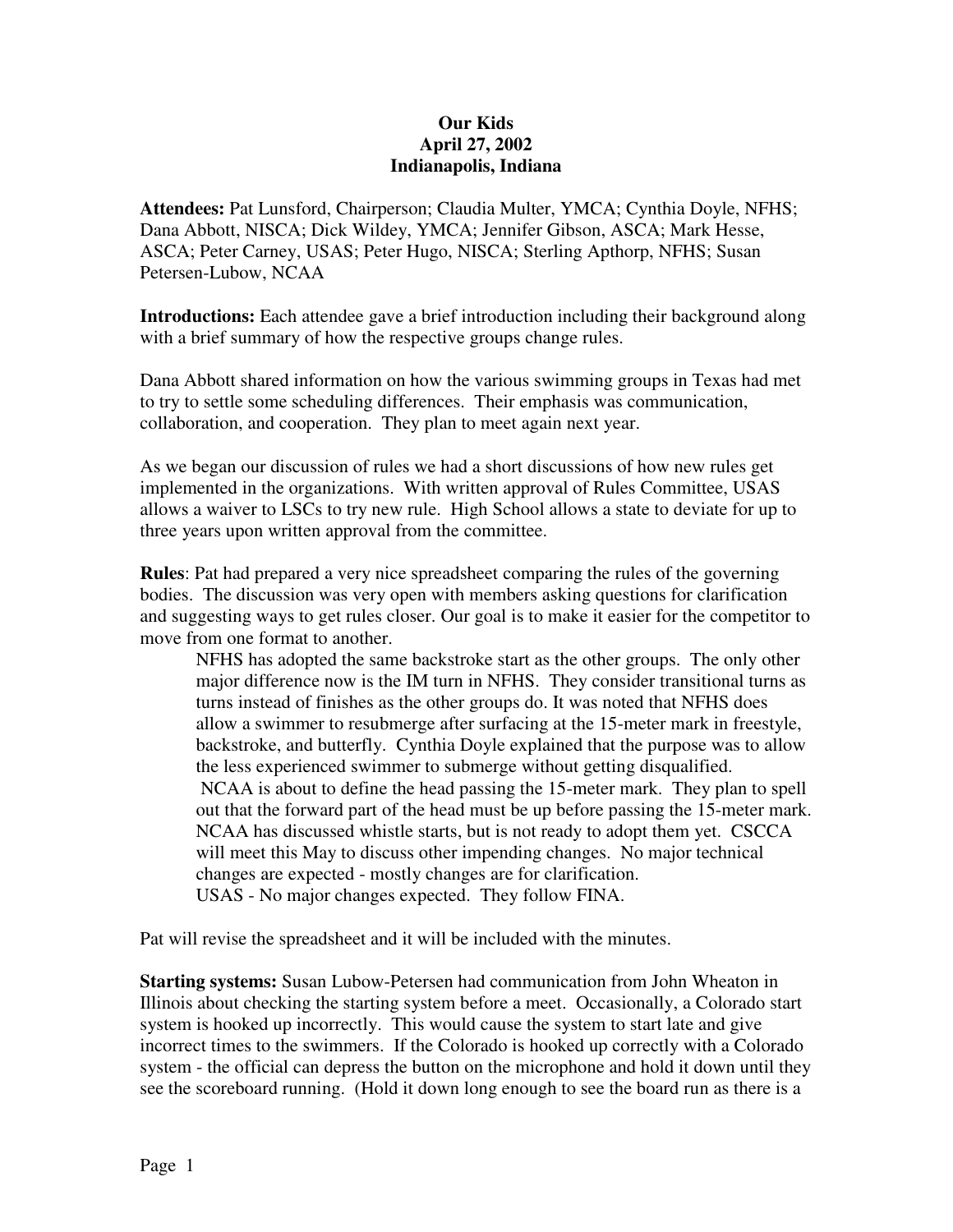delay built in.) If the system does not start until the button is released the system is incorrectly set up. The technical adviser needs to be sure that the start is connected to the Colorado start output.

**Joint representation**: Several of the groups are inviting members of other governing groups to their rules meetings. It opens the door for exchange of philosophy. We encourage all groups to consider the possibility of this happening. All groups but YMCA have published information about "Our Kids" in their publications. Members were invited to attend CSCOA in May. That is where NCAA discusses their possible rule changes.

**Future of the Our Kids Initiative:** Pat asked if we felt that the group should continue to meet. Dick Wildey spoke up recommending that we meet every year. USAS said they would fund every two years. We need to consider funding for the other years. Questions to consider - Would every organization help fund travel expenses? We were to approach our groups to ask about funding for travel for delegates. One suggestion is that the individual groups pay the expenses of their own delegates the year that USAS is not funding. Our next question was location of the meeting. Some suggested rotation. Indianapolis did work out well as most people drove and several from the governing bodies live in the area. We will probably meet in Indianapolis next year, but the subject is still open for discussion.

**Chairperson**: By a unanimous vote of the committee, Pat Lunsford was elected chairperson of the Our Kids Initiative.

**Evaluation Forms:** Pat asked that the group include new agenda items on evaluations. Everyone was encouraged to turn in his or her evaluations at the conclusion of the meeting on Saturday.

After the discussion on rules we broke for lunch. The afternoon was devoted to a discussion of pool depths and rationale of the governing groups in adopting their rules.

The meeting was adjourned at 3 PM.

Respectfully submitted, Claudia Multer

The following pages contain a roster of representatives to OUR KIDS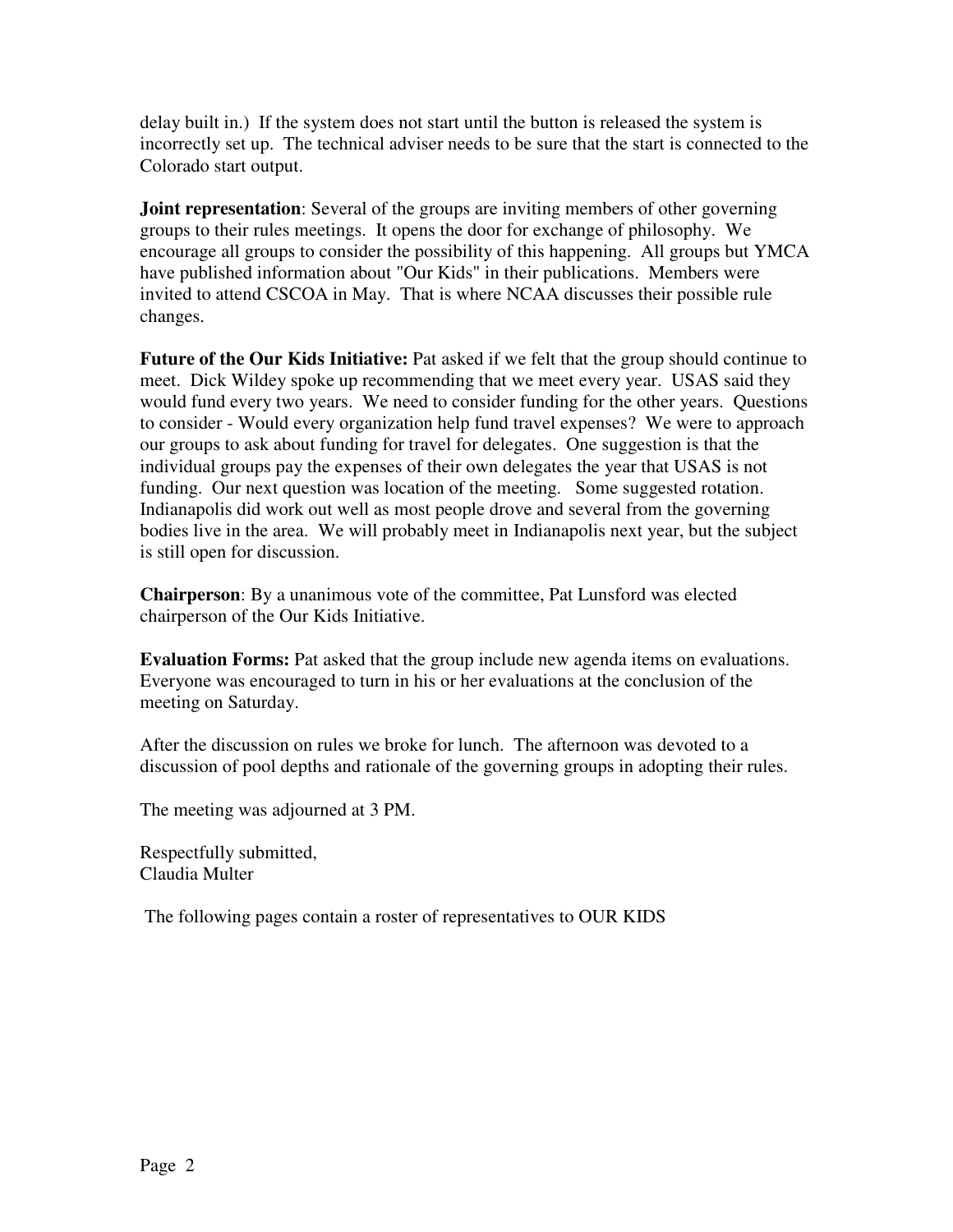Pat Lunsford 1 Holyoke Court Fairfield, OH 45014 513-874-3209 (H) 513-874-4210 (F) rplwurk@fuse.net

Sterling Apthorp  $128 \text{ N } 33^{\text{rd}}$  Street Newark, OH 43055-2015 740-344-9349 (H)

Wayne Burrow NCAA Assistant Director of Championships P. O. Box 6222 Indianapolis, IN 46206-6222 317-917-6493 (W) 317-917-6826 (F) 317-566-0060 (H) wburrow@ncaa.org

Sue Petersen - Lubow Director of Athletics U. S. Merchant Marine Academy Kings Port, NY 11024 516-773-5454 (W) 516-676-1747 (H) lubow@usmma.edu

Dick Wildey Chairman YMCA National Swimming & Diving 681 Tamarisk Terrace Crystal Lake, IL 60014 815-459-8847 (H) 815-444-6486 (F) rswmref@aol.com

Carol A. Zaleski 23 Old Timber Trail Pittsburgh, PA 15238 412-963-0687 (H) 412-963-9242 (F)

Peter Carney 9420 Cantle Drive Charlotte, NC 28216 704-921-0320 (H) 704-590-3676 (W) 704-590-3671 (F) pcarney53@earthlink.net

Claudia Multer 1075 Oakmont Avenue Hamilton, OH 45013 513-863-6298 (H) 513-868-6276 (F) Claudiam@one.net

Jennifer Gibson 2918 Rockwood Drive Fort Wayne, IN 46815-6824 219-482-8466 (H) 219-637-0340 (O) 219-482-7946 (F) dajefwa@aol.com

Mark Hesse 6758 Hollingsworth Drive Indianapolis, IN 46268-5008 317-332-4593 (H) 317-297-7664 (O) mhessehoya@aol.com

Peter Hugo 29 Fairview Avenue Great Neck, NY 11023 516-487-2386 (H) 516-773-1547 (O) 1-877-780-2336 (F) flipturn1@aol.com

Cynthia Doyle C/O NFHS P.O. Box 690 Indianapolis, IN 46206 317-972-6900 (O) 317-822-5700 (F) cdoyle@nfhs.org